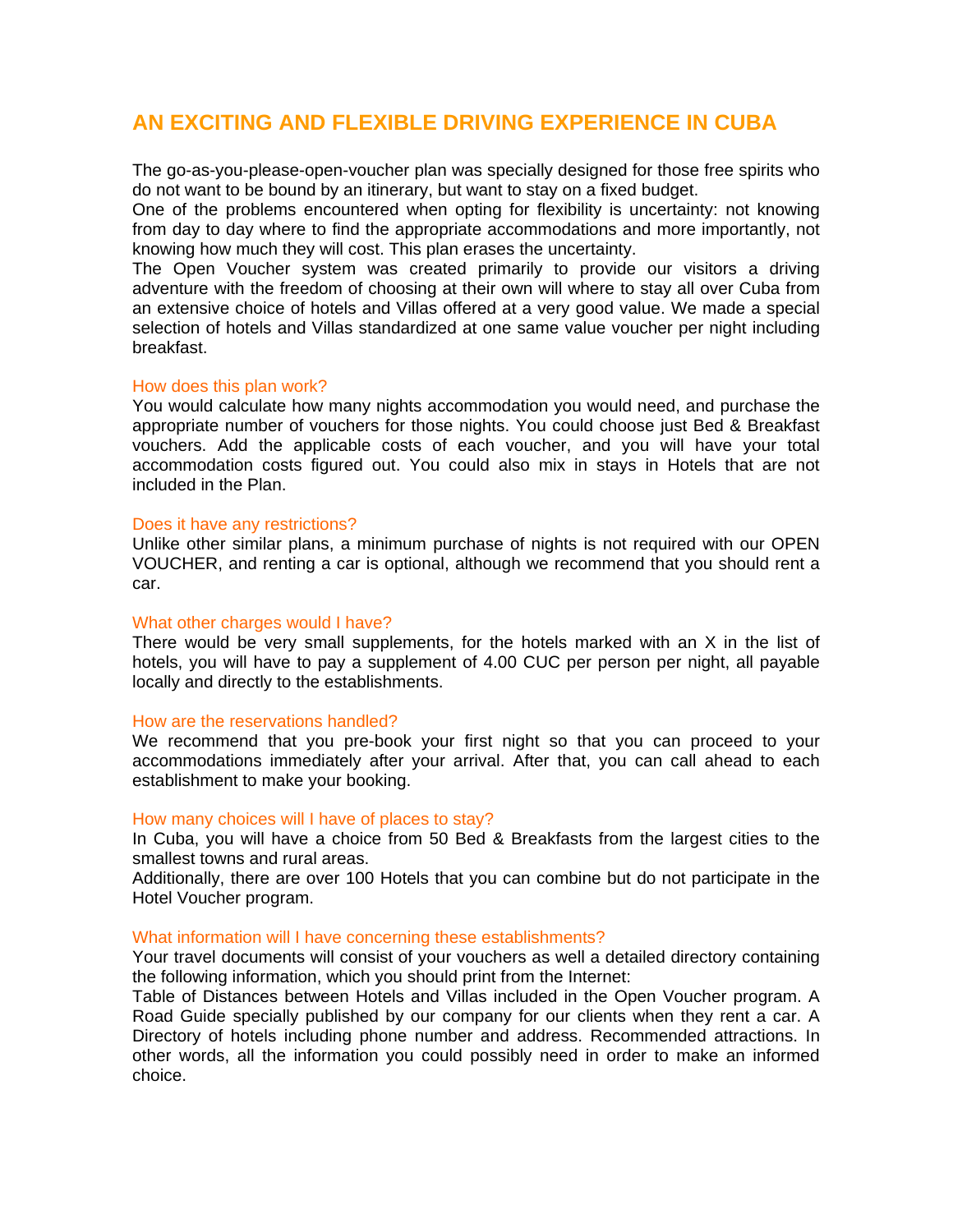# **OPEN VOUCHER CONDITIONS**

- The first night in Cuba can be reserved in advanced with Vacacionar Travel without additional cost.
- Vacacionar Travel is providing you the Open Voucher together with the rented car of your choice.
- You can make your own reservations by telephone or you can ask for availability showing your open voucher at the reception desk of each listed hotel.
- The hotel reserves its own right to accept your reservation or to give you a room upon arrival depending on availability.
- Children under 14 staying with adults are free of charge, a maximum of one child per room.
- The Open Vouchers purchased are not refundable or endorsable.
- Upon your arrival at the airport, you will receive your rented car and a Road Guide.
- We recommend that you print the entire list of hotels included in the program from our website, as well as information about Cuba.

# **OPEN VOUCHER.**

Para los hoteles marcados con un + en la relación de hoteles, se pagará un suplemento de 4.00 CUC por persona por noche directamente en la recepción del hotel.

# **Western Region**

## **Pinar del Río**

# **PINAR DEL RÍO, HOTEL**

Address: Calle Martí Final y Autopista

Phone: (53 82) 75-5070 al 74

Just minutes away from the city of Pinar del Río, it is a comfortable hotel located in the land of "mogotes" (hills with rounded or flat tops and vertical slopes). Upon arrival, tourists will find all the comfort they need to spend their holidays enjoying guaranteed personalized services, comfortable rooms and a wide range of gastronomical and recreational offers. From the hotel, you can visit the Viñales Valley, declared World Landscape Heritage Site by UNESCO; the tobacco fields or "vegas" in Vueltabajo, where farmers grow the world's best tobacco, and the Sierra de los Órganos mountain range, which is internationally known for its landscapes, flora and fauna, and for one of the largest cave systems in Cuba and the Antilles. You can also visit Cayo Levisa, off the province's north coast, or the International Scuba Diving Center at María La Gorda, on the Guanahacabibes Peninsula.

### **Havana (City)**

### **ATLÁNTICO, APARTHOTEL**

Address: Ave. Las Terrazas e/ 11 y 12, Playa Santa María del Mar

The establishment boasts all the conditions necessary to enjoy holidays with your family or friends. It is located a few meters away from Santa María del Mar beach, at a 20-minute drive east of Havana. Surrounded by abundant coconut palms populating the coastline and around a large swimming pool, several facilities make up this aparthotel. Nearby you will find the Casa Club. Its beach is attractive par excellence featuring fine, white sand and warm, crystal-clear turquoiseblue water. Typical Caribbean ingredients mingle with hospitality and joy in the special atmosphere of this tourist destination. Options include nautical sports and related activities to enjoy the beach, the sun and the sand in the proximity of a city filled with charms: the Cuban capital.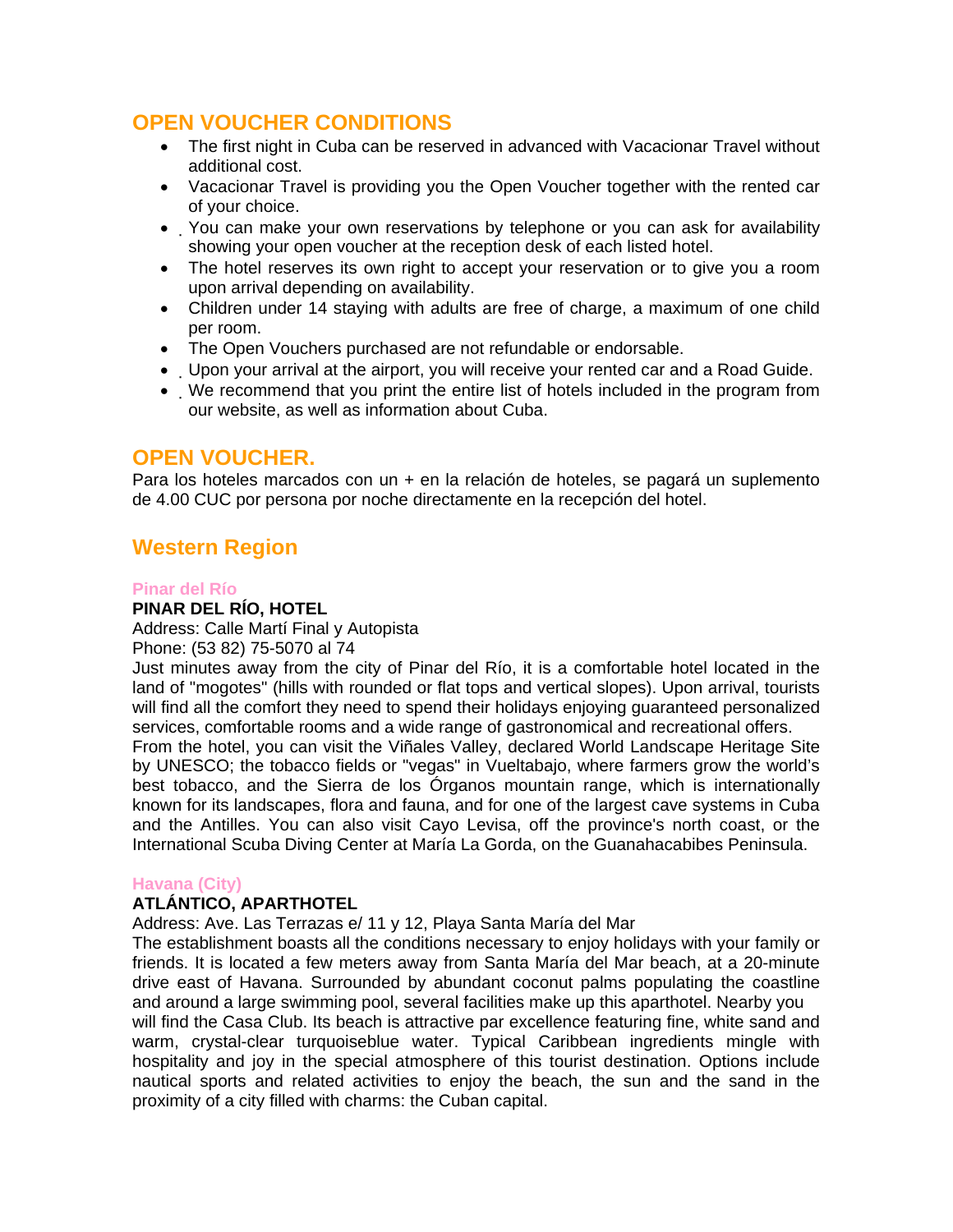## **BACURANAO, VILLA**

Address: Vía Blanca km. 15 ½, Reparto Celimar Phone: (53 7) 65-7645 · 55-9241 al 44

Sunny, breezy days on the beach and varied recreational offers await you just 15 kilometres from downtown Havana. It is the perfect place to enjoy and share time in an informal ambiance; an attractive nightclub plays Cuban and international music. Its proximity to the historic heart of the city allows travellers to enjoy this Caribbean tourist destination.

## **COSTAZUL, APARTHOTEL**

Address: Calle A y Ave. Central, Edificio 53-B, Cojímar

It is located just 5 minutes from the historic heart of the city and 10 minutes from the eastern beaches. It is part of the

Villa Panamericana (Pan-American Resort Complex). The hotel is an ideal place for groups of young people and serves as venue for sports, cultural, educational, political or social events.

## **LAS TERRAZAS, APARTHOTEL**

Address: Ave. Las Terrazas e/ 10 y Rotonda, Playa Santa María del Mar Phone: (53 7) 97-1344

Surrounded by coconut palms and tropical vegetation, this aparthotel is a good option to endulge yourself with the pleasures of the sea, practice outdoor sports, and put aside daily worries. This comfortable hotel is friendly and hospitable, and is well located by the sea; a permanent invitation to enjoyment. For entire families and for those wishing to enjoy longer stays in Cuba, the facility offers all the necessary conditions in its apartments, such as kitchen equipment.

Havana's "José Martí" International Airport, 25 miles.

### **LIDO, HOTEL**

Address: Calle Consulado No. 210 e/ Animas y Trocadero

Phone: (53 7) 867-1102 al 06

Because of its location, it is an open door to the charms of Old Havana. A short walk will take guests to the Gran Teatro de La Habana (Havana's Grand Theater), the Museo de Bellas Artes (Fine Arts Museum) and other centers of historic and cultural interest. It is a very welcoming hotel, appropriate for single tourists. Havana's "José Martí" International Airport is 9.3 miles away.

### **LINCOLN, HOTEL**

Address: Calle Virtudes No. 164 esq. a Galiano

Phone: (53 7) 862-8061 · 862-8064

Built in 1926 and on the boundary between Havana's historic heart and the modern area, and just a few steps away from the famous Malecon or seaside wall, this hotel is proud of its years of service to visitors, its pleasant ambiance of intimacy and its warmth. From the hotel, you have easy access to the historic heart of Old Havana, declared a World Heritage Site by UNESCO. Juan Manuel Fangio, the greatest racing car driver of all times, was staying in room 810, today preserved as a museum, when he was kidnapped.

## **BRUZÓN, HOTEL**

Calle Bruzón No. 217 e/ Pozos Dulces y Ave. Independencia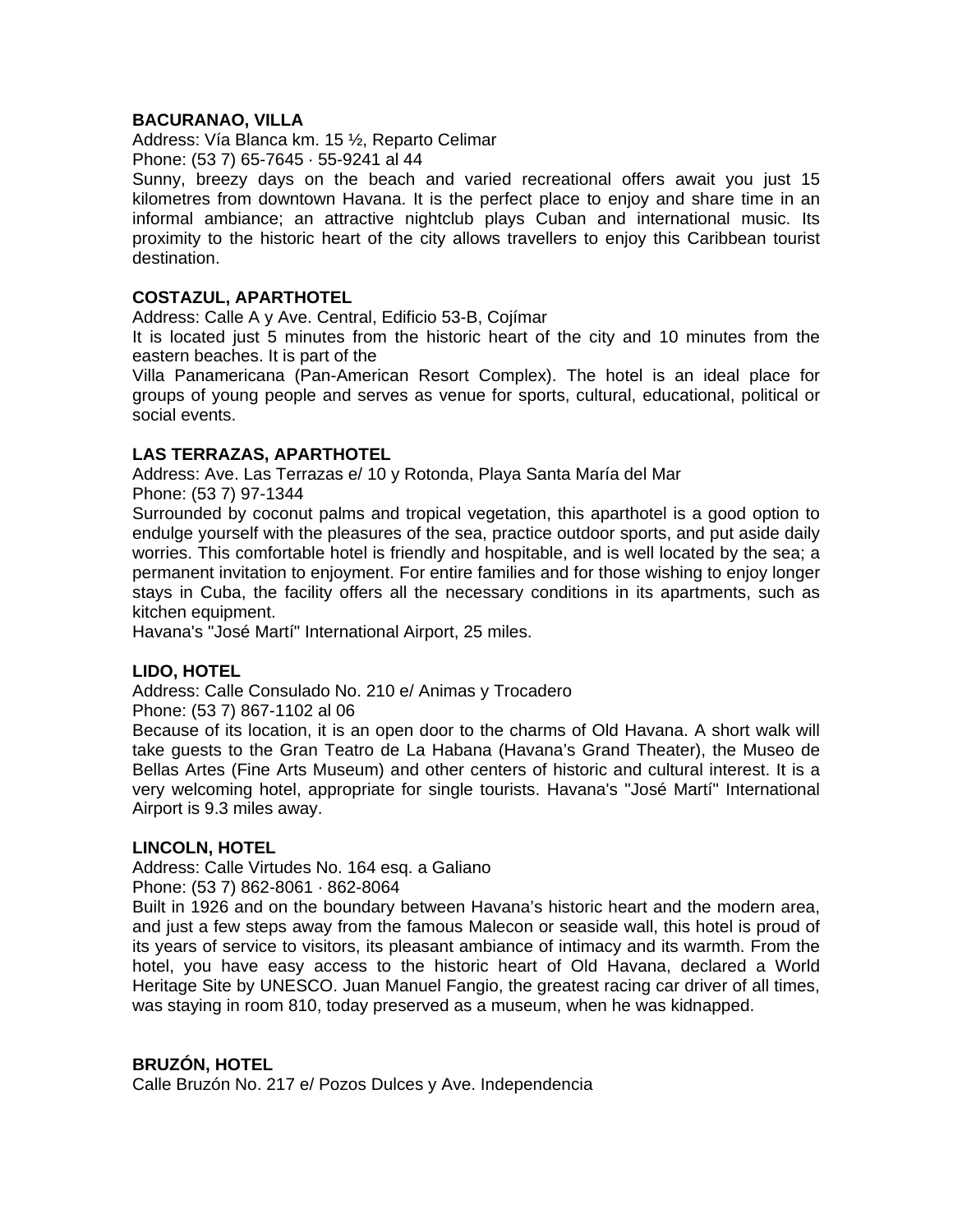Next to the busy Independencia Avenue (Rancho Boyeros), near Revolution Square and the National Theater. With easy access to the downtown area and the historic heart of the city.

**PLAYA HERMOSA, VILLA** *Address:* 5ta. Ave. y 470, Playa Guanabo. *Phone:* (53 7) 96-2774 In one of the beaches east of the city.

#### **Havana (Rural)**

**LAS YAGRUMAS, HOTEL** *Address:* Calle 40 Final y Río. *Phone:* (53 650) 384460 al 64 Just 22 kilometers from Havana, in the middle of rich forest vegetation, travelers find Las Yagrumas, a hotel protected by the waters of the Ariguanabo River. The environment welcomes you to an excellent spot to enjoy the marvels of Cuban nature, abundantly populated with local flora and fauna, located near the most important historic and cultural attractions of the capital. Lovers of nature tourism will have at their disposal the 2 kilometer Las Yagrumas trail; from the hotel to Cueva de los Corderos (Lambs' Cave), trekkers can watch native bird species like the mockingbird and the humming bird, 4 of 14 and trees like the majestic Royal Palm.

#### **Matanzas**

**CANIMAO, HOTEL** *Address:* Carr. Vía Blanca km. 4 ½, Rpto Canímar. *Phone:* (53 45) 26-1014 Atop a hill bordering the Canímar River, which is navigable along several kilometers, you find this ideal hotel, where you can enjoy complete holidays surrounded by a reassuring, tranquil, natural environment. Its proximity to the city of Matanzas allows visitors to tour its historic and cultural sites, marvel at its architecture, enjoy its bay and stroll along its crowded streets.

#### **Varadero**

#### **LA MAR, VILLA** *Address:* Ave. 3ra. e/ 28 y 29. *Phone:* (53 45) 61-3910 · 61-2181

A few steps from Varadero, the most beautiful beach in Cuba, tourists can spend special days in an environment of sea, sun and white sands. Unsuspected comfort in elegantlydecorated rooms facing beautiful gardens and abundant greenery guarantee an unforgettable and pleasant stay in this welcoming resort.

#### **HERRADURA, HOTEL** *Address:* Ave. de la Playa e/ 35 y 36. *Phone:* (53 45) 61-3703

Built on the white sands of the beach, the closest-to-the-sea hotel in Varadero also stands out for its singular shape. Resembling a horseshoe opening on to the coastline, this great balcony looks out on the vast extension of the beach, offering a variety of possibilities to practice nautical sports and enjoy recreational options. Spacious and familiar, the hotel<br>begins and ends in the white sands surrounding it, as if it was meant to create the illusion of being on an island.

**Central Region**

**Cienfuegos PASACABALLOS, HOTEL**  Carretera Rancho Luna km. 22. Cienfuegos.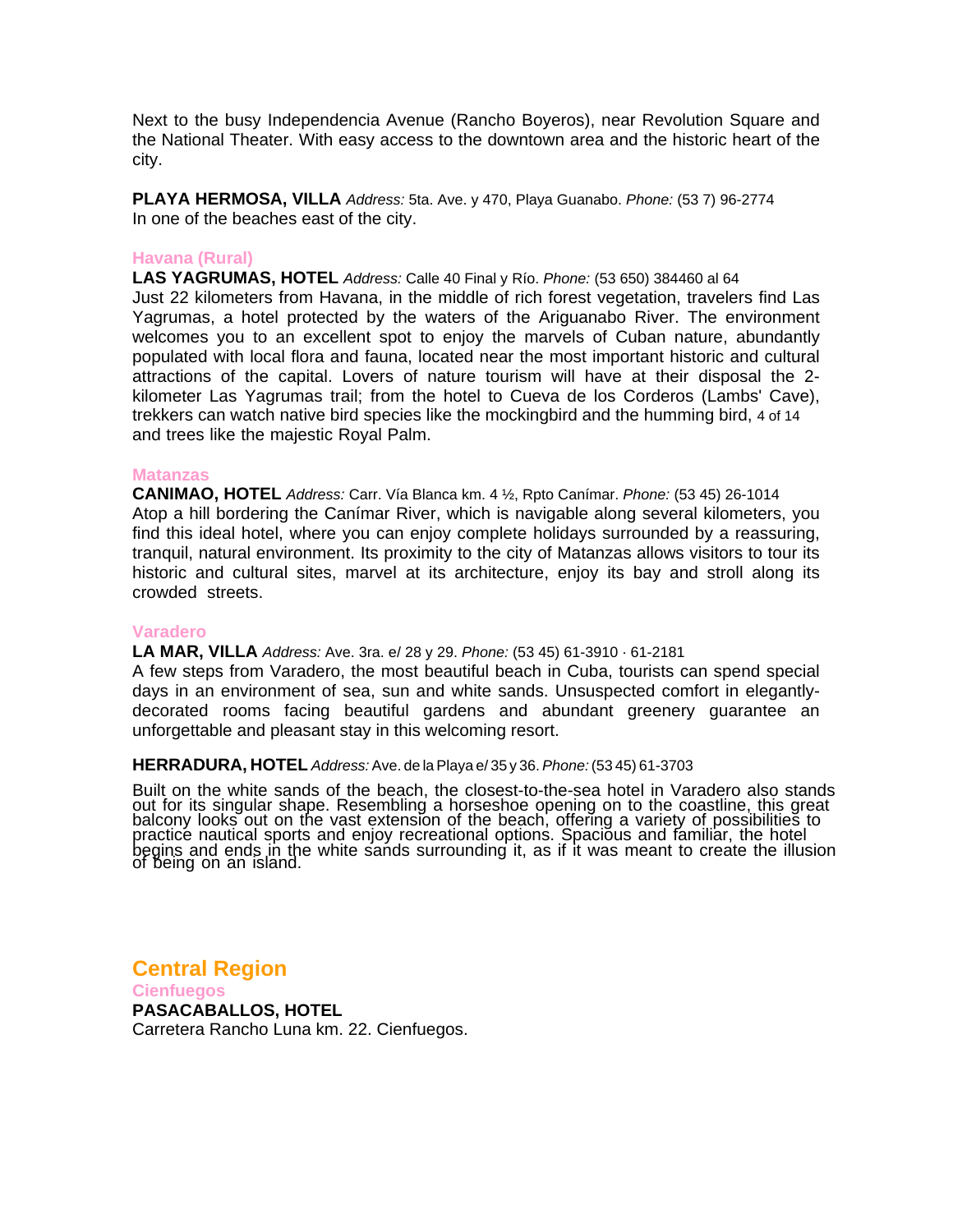Sitting at the entrance of Cienfuegos Bay, the hotel offers beautiful views from its rooms. From the hotel, you can visit the Sierra del Escambray, the most important mountain range in central Cuba. You can also enjoy the Ciego Montero spa, the waterfalls of El Nicho, which are high up in the mountains, the Martín Infierno Cave, located in a difficult-toaccess spot, and Guajimico Cove, which has excellent diving spots. Also included are visits to the city's Botanical Gardens featuring an ample variety of indigenous and exotic plant species.

## **PUNTA LA CUEVA, HOTEL**

Address: Carretera a Rancho Luna km. 3 ½ y Circunvalación

Phone: (53 432) 51-3956 al 57

Located on the east coast of Cienfuegos bay, in a calm place cooled by the soft breezes of the sea. The proximity to the downtown area allows you to visit places of historic and cultural interest, such as the Palacio de Valle and Casa Caribeña. It consists of cabins amid gardens, a small beach with a pier, which facilitates yacht excursions on the bay.

### **YAGUANABO, VILLA**

Carretera a (Highway to) Trinidad km 55, Cienfuegos, Cuba.

Hospitable facility made up by small, comfortable cabanas protected by prolific vegetation. Everything is set for you to enjoy recreational and cultural activities. Among them are boating on the Yaguanabo river to the Valle de la Iguana (Iguana Valley), horseback riding, swims in the river and trekking along the Villa Yaguanabo trail. From Villa Yaguanabo you can visit the cities of Cienfuegos and Trinidad; the later named a UNESCO World Heritage Site. Both cities stand out for their architectural, cultural, historical and recreational opportunities. 63 rooms arranged in 30 air-conditioned cabanas with private bath, satellite TV, mini-bar, Cuban criolla cuisine restaurant and international cuisine restaurant, bar; party room, game room, nautical sports, central security box and parking.

### **Villa Clara**

### **ELGUEA, HOTEL & SPA**

Address: Corralillo

Phone: (53 42) 68-6298 · 68-6292

Elguea, with its friendly, pleasant climate, is an excellent place to combine holidays and improvement of quality of life in a harmonic way. However, its vital treasure is its mineralmedicinal thermal waters, which are a source of health. These are hyper-mineralized waters containing chlorine, sodium, bromine and trace amounts of radon and sulphide. Average temperatures are 45 degrees Celsius and flow at 25 litres per second. The Elguea Thermal Center is considered one of the most important in Latin America. The hotel of the same name is a modernly-equipped facility that covers an area of 1,300 square meters, where visitors can enjoy beauty treatments and improve their quality of life by bathing in mineral-medicinal waters and receiving mud therapy. The hotel also offers its clients day and night activities and tours to the provinces nearby northern keys, characterized by pristine beaches and landscapes of great beauty. Also available are tours of historic interest to the city of Santa Clara and visits to local sites of historic and social importance.

### **HANABANILLA, HOTEL**

Address: Salto del Hanabanilla Phone: (53 42) 20-2399 · 20-8550 · 20-2999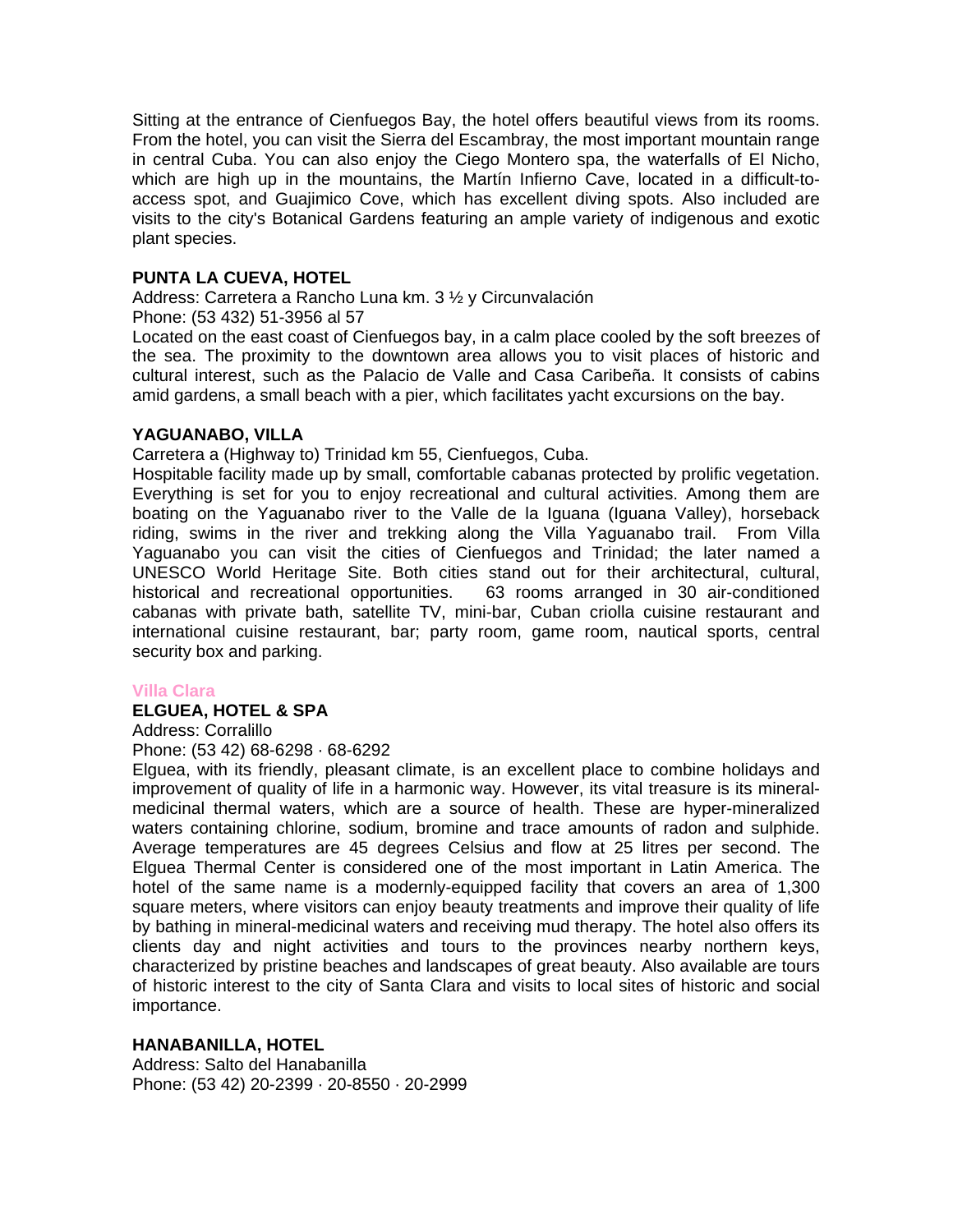Situated on the shores of Lake Hanabanilla, in the Sierra del Escambray mountain range, the tallest mountains in central Cuba, this is the perfect hotel to leave city stress behind. Nestled between foothills and high mountains, this is an area where microphyllous semideciduous, gallery and vegetation on carst prevail; while the fauna features important species of birds, reptiles and mammals. From the hotel, you can enjoy boating on the lake, which is the habitat of bigmouth black bass. There are also tours to small local villages near the hotel, trekking and a visit to the Hanabanilla waterfall, including lunch in the Río Negro mountain restaurant, from where you will enjoy a beautiful view of the lake.

## **SANTA CLARA LIBRE, HOTEL**

Address: Parque Vidal No. 6 e/ Tristá y Padre Chao

Phone: (53 42) 27-548

Situated in downtown Santa Clara, facing the Leoncio Vidal Park and flanked by La Caridad Theater, the Museum of Decorative Arts and the José Martí Library. At a one-hour drive to the south from Remedios, a typical provincial town, famous for its Christmas Parrandas. Close from the hotel, you can visit the Comandante Ernesto Che Guevara Memorial Mausoleum Complex.

#### **Sancti Spiritus**

**LOS LAURELES, VILLA**  Address: Carretera Central km. 348

Phone: (53 41) 27-016

This unique facility is located on the outskirts of the city of Sancti Spíritus, where you will experience an ambiance of genteelness and good taste. The harmonic succession of natural elements is among its main attractions. Visitor have everything they need to easily access sites of historic importance, like the birthplace of Cuban patriot Serafín Sánchez and the Iglesia Mayor (Main Church). In southern Sancti Spiritus, tourists can visit the city of Trinidad, which was designated a World Heritage Site by UNESCO. The city boasts major historic and cultural treasures.

### **RANCHO HATUEY, HOTEL** +

Address: Carretera Central km. 383

Phone: (53 41) 28-315 · 28-350 · 28-351

Situated at the entrance of the city of Sancti Spíritus, in a natural, reassuring environment, Rancho Hatuey is surrounded by beautiful, forested hills. Visitors have easy access to the main historic and cultural attractions of the city, which was one of the first towns founded by the Spanish conquistadors in Cuba. You can also travel to the nearby city of Trinidad, which was designated a World Heritage Site by UNESCO and is just 70 kilometers from Sancti Spiritus. Also available are a wide range of amenities and ecotourism excursions.

# **SAN JOSÉ DEL LAGO, VILLA**

Address: Ave. Antonio Guiteras s/n, Mayajigua

Phone: (53 41) 5-6108 · 5-6109 · 5-6290

Lush flora and varied fauna are found in the Guamuhaya mountain range, in central Cuba. An area full of natural treasures, an exceptional climate and many endemic species are the basis of the region's tourist potential. Considered one of the main tourist options in Sancti Spiritus, Yaguajay holds Villa San José del Lago, which provides thermal water treatments to patients suffering from chronic diseases – with or without systemic repercussions – among them osteomioarticular, dermatological and nervous system diseases, with extraordinary effectiveness in the case of patients suffering from psoriasis. The natural resources of the area are an indispensable component in the treatments. Add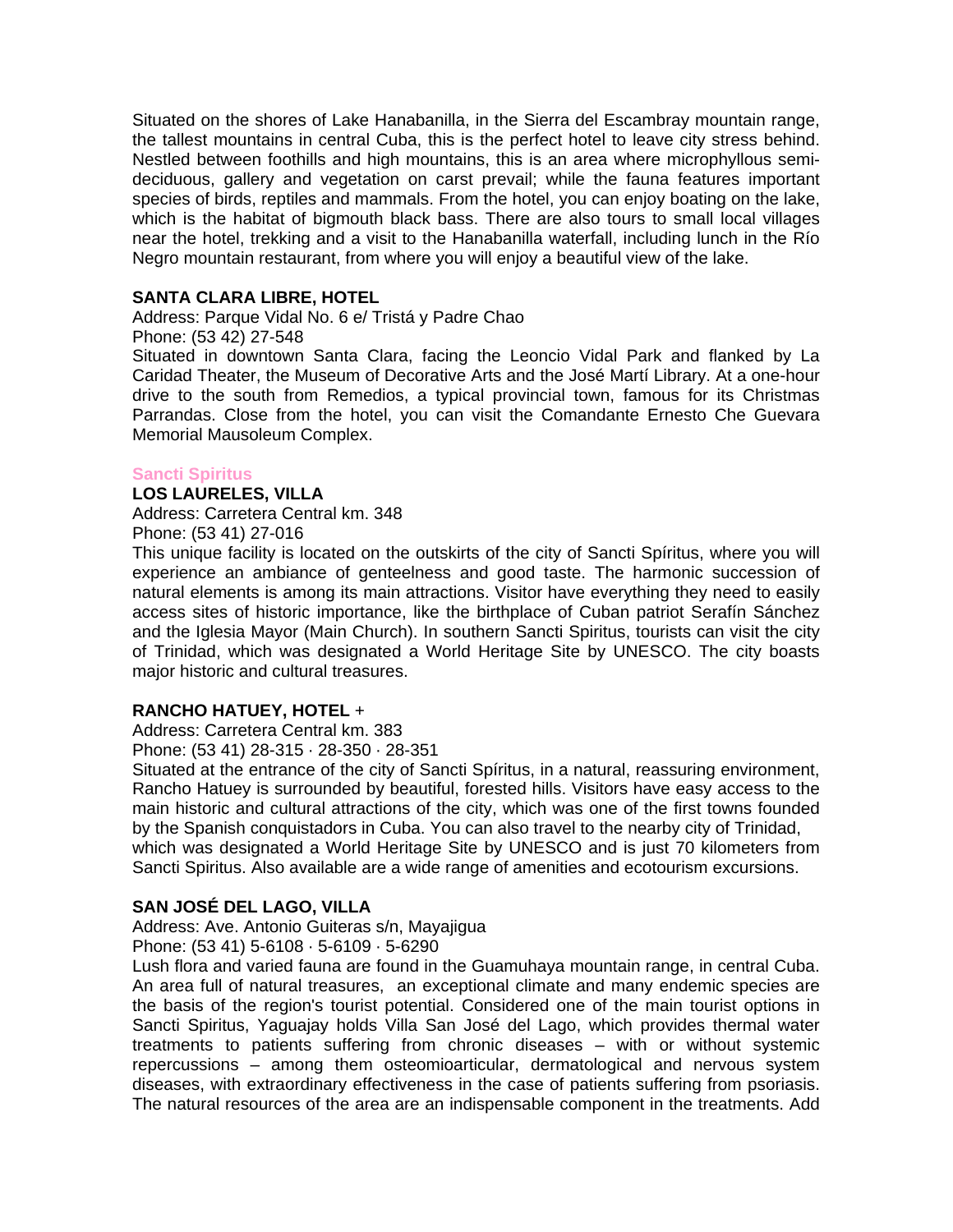to that the personalized and specialized services offered by competent Cuban professionals, the enjoyment of exquisite Cuban and international cuisine, thermal swimming pool and traditional medicine treatments. San José del Lago is synonymous with stimulating and reassuring relaxation, protected by Caribbean nature.

## **ZAZA, HOTEL**

Address: Finca San José, km. 5, Lago Zaza

Phone: (53 41) 2-7915 · 2-5490 · 2-8512

 Trinidad and Sancti Spíritus, is the Hotel Zaza. It is an ideal spot for those who wish to anglers, who will find attractive and exceptional conditions here. Lake Zaza is Cuba's Situated by the river and lake that gave it its name and halfway between the cities of practice nature tourism, speleological tourism, and cycling tourism. It is also visited by those in transit to other destinations and, above all, by amateur hunters and freshwater largest artificial lake and 40-50 percent of its area is devoted to sports fishing only. You can fish all year around the lakes Lebrije and La Felicidad or in the rivers Alabama and Zaza. The best fishing season runs from November to April. Bigmouth black bass weighing up to 8 kilograms attract professional anglers who insist on repeating their visits. The facility offers hunters the Coto Zaza (Zaza Preserve), which is abundant in ducks, quail, snipes, white-winged and white-tailed laurel pigeons and which provides specialized guides, rifle and cartridge rentals, well-trained hunting dogs, freezers and comfortable jeeps that will undoubtedly make a hunting day easier. However, the Hotel Zaza has more options, including excursions to Cayo Blanco (Key Blanco), where its pristine nature features 20 meters of fine white-sand beaches, and to the colonial-style cities of Trinidad and Sancti Spíritus, both of which boast major historic and architectural treasures. There are also day and night shows.

### **Ciego de Avila**

### **CIEGO DE AVILA, HOTEL**

Address: Carretera a Ceballo km. 1 ½

Phone: (53 33) 22-8013 · 22-8104

The privileged location of this hotel, right next to the city center; jeans that guests have easy access to the historical, cultural and natural charms bestowed upon this so called land of the pineapple or land of the queen of fruits. This comfortable tourist facility has a range of services, a choice of recreational options and offers a friendly service to clients. Away from the city, this region offers visitors who like to be active easy access to the northern coastline cays - Cayo Coco and Cayo Guillermo. These are paradise-like resorts that are the habitat for a host of local plant and animal life.

There is also the nearby city of Morón, the Redonda lagoon, ideal for trout fishing, and La Leche lagoon, the largest natural reservoir on the island and, in addition, a range of tourism-related services.

# **MORÓN, HOTEL**

Address: Ave. de Tarafa s/n, Morón Phone: (53 335) 2230 al 34

The hotel is 2 kilometers from downtown Morón, popularly known as the Rooster's City. Just 50 minutes away are the beaches of Cayo Coco and Cayo Guillermo. Downtown Morón holds some well-preserved buildings of architectural and urban interest. You can also admire the remains of fortresses along the by-path built by the Spanish Army during the second half of the 19th century to stop the advance of the Independent Cuban Army to the western part of the country. In the surrounding large swamps and lagoons north of Morón, there are many opportunities to hunt birds and fish bigmouth black bass. Among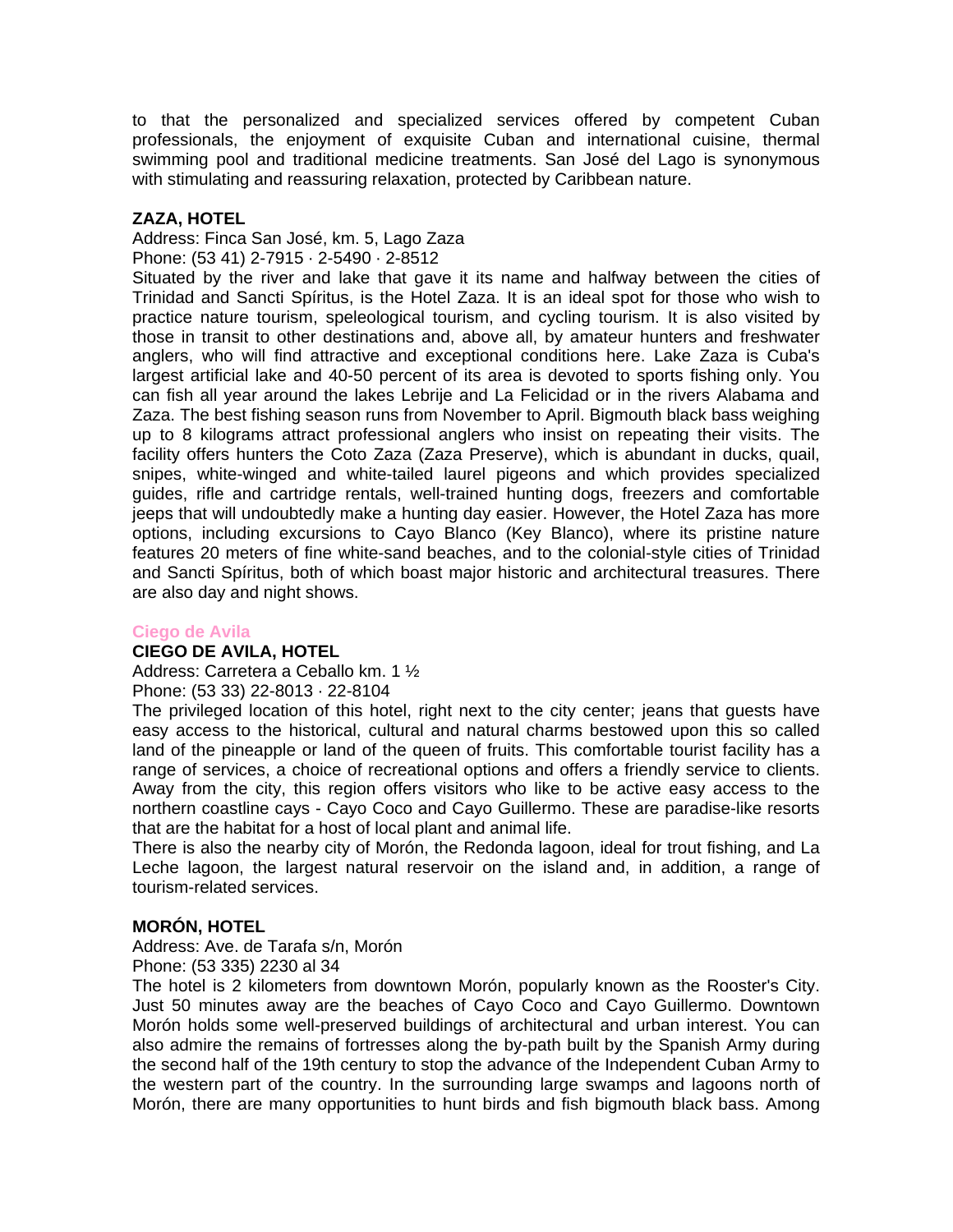the best spots for these sports are Los Aguachales de Falla, Chicola, Canal La Yana and Puente Largo.

## **SANTIAGO-HABANA, HOTEL**

Address: Calle Honorato del Castillo s/n esq. a Carretera Central Phone: (53 33) 22-5703

It is located on a busy corner the city of Ciego de Avila, from where you can visit the outposts of the Military Road from Júcaro to Morón and the Provincial Museum. Typical horse-drawn carriages are ideal for the touring the city.

#### **Camagüey**

### **CAMAGÜEY, HOTEL** +

Address: Carretera Central Este km. 4 ½, Reparto Jayamá Phone: (53 32) 28-7267

Excellent spot to relax and be entertained by excellent shows and at a party room that offers night performances livened up by Cuban music. Accommodations featuring international standards and an ideal reference spot for excursions to places of tourist interest in the province. It is a venue for social and cultural events. Surrounded by a typically Cuban hospitable ambiance, the hotel is just 10 minutes away from the country's most extensive historic quarter and at a 12- minutes drive from the "Ignacio Agramonte" International Airport.

### **CAONABA, HOTEL**

Address: Calle Martí y Alaísa, Nuevitas Phone: (53 32) 4-4264 al 65 Located in Nuevitas, a major port city and economic center in the north coast of Camagüey province. It has a peculiar charm, surrounded by wide landscaped areas.

### **COLÓN, HOTEL**

Address: Calle República No. 472 e/ San José y San Martín Phone: (53 32) 28-3346 · 28-3368 · 28-3380 · 28-1185

On one of Camagüey's colonial-style main streets within its historic center stands this refined facility built in 1926. Its bar boasts magnificent hand-worked precious timber and meticulous decorative design in general. From the hotel, you have easy access to sites of tourist interest such as the Callejón Funda del Catre (Funda del Catre Alley), Cuba's narrowest street, the Puerto Príncipe General Cemetery (founded in 1814), squares and ancient churches.

### **FLORIDA, HOTEL**

Address: Carretera Central km. 536 Phone: (53 32) 5-3011 · 5-3521 It is 24 miles from the city of Camagüey, in a green and florid environment. An ideal place for hunting and fishing. It has several facilities for practicing these activities.

## **PUERTO PRÍNCIPE, HOTEL**

Address: Ave. de los Mártires No. 60, Reparto La Vigía Phone: (53 32) 28-2469 · 28-2403 Built in 1943, this hotel is located on a central avenue in the old quarter of Camagüey, the largest on the island (a National Monument) where all the history and culture of earlier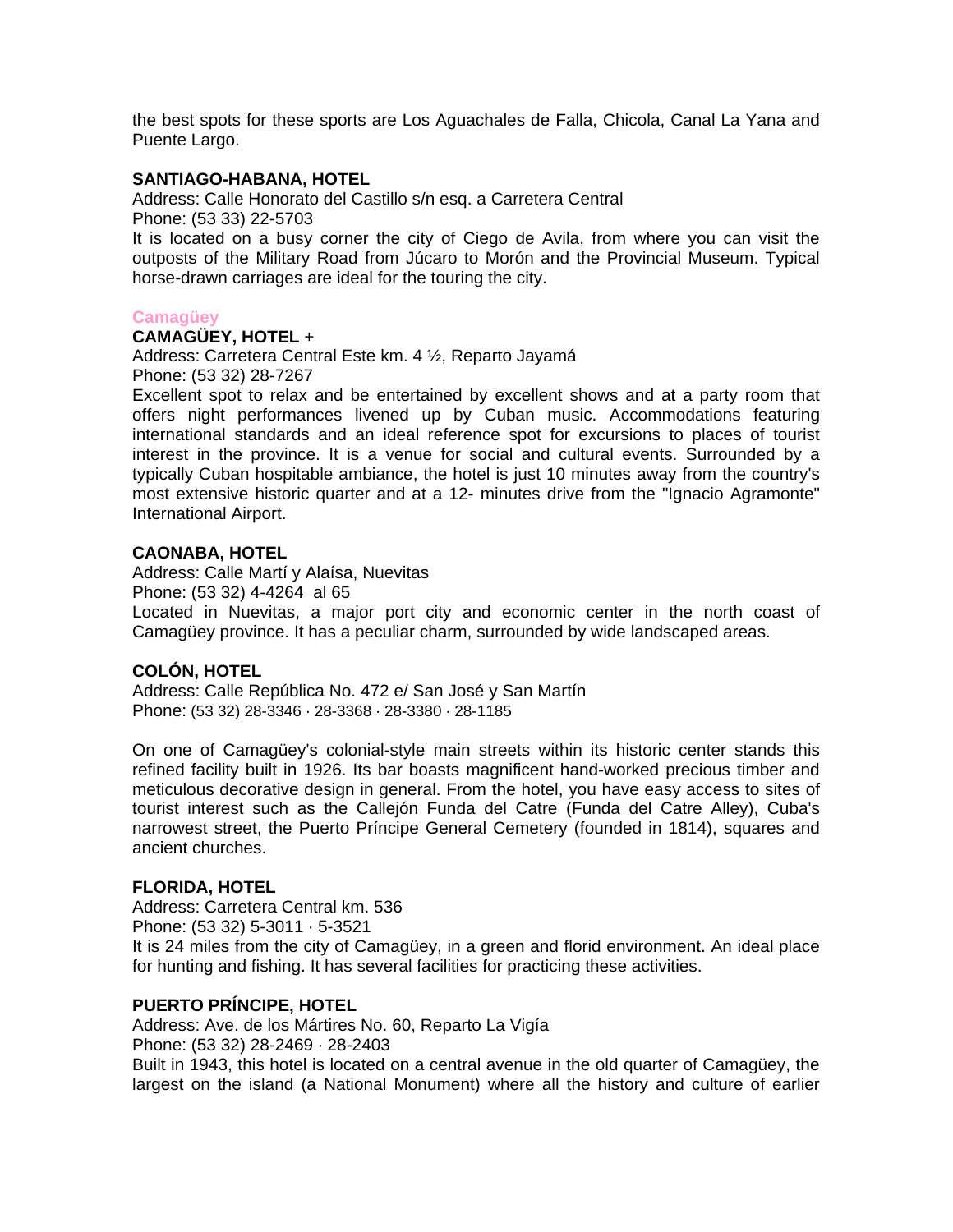times are to be found. For those who like to travel distances and to have adventures Camagüey has been beautiful beaches, charming cays and abundant nature. The Puerto Príncipe hotel has a nightclub on the rooftop, from where clients can enjoy wonderful views of the city, both during the day and at night.

# **PLAZA, HOTEL**

Address: Calle Van Horne No. 1 e/ República y Avellaneda Phone: (53 32) 28-2413 · 28-2435 · 28-2457

Founded in the early 20th century in Camagüey, the Hotel Plaza is the oldest working hotel in the city. It still maintains most of its original architecture. Intimate and appealing, this hotel is known for the friendly treatment by its employees and by its excellent geographical location, at the intersection of the city's two main streets and just a few meters away from its commercial hub.

# **Eastern Region**

**Las Tunas LAS TUNAS, HOTEL**  Address: Ave. 2 de Diciembre y Carlos J. Finlay Phone: (53 31) 4-5014 · 4-5189 In downtown Las Tunas.

# **Holguín**

### **EL BOSQUE, VILLA**

Address: Ave. Jorge Dimitrov esq. a 9na., Reparto Pedro Díaz Coello Phone: (53 24) 48-1012

Near downtown Holguín, travelers will find personalized service and excellent gastronomic options, and will enjoy absolute rest and relaxation in appealing rooms. Creative day and night shows with participation games and engaging music.

Adventure lovers can go to the the beautiful nearby beaches of Guardalavaca, Don Lino, Pesquero and Esmeralda, enjoy other attractions such as museums, keys and a broad network of gastronomic services.

# **MIRADOR DE MAYABE, VILLA**

Address: Alturas de Mayabe km. 8

Phone: (53 24) 42-2160 · 42-3485 · 42-5347

On the outskirts of the city of Holguín, on top of a hill, is the Mirador de Mayabe (Mayabe Lookout), from where you can see the extensive valley of the same name that surrounds the city and where you can meet a very simpatico and popular character: the Burrito, or Little Donkey, Pancho, which drinks beer and chews crunchy chicharrones (pork rinds). This unique facility was built in an exceptional natural location, surrounded by lush indigenous wildlife. Good-natured, heartfelt and personalized treatment along with area's natural attractiveness, are representative of Cuba's special character.

# **MIRAFLORES, HOTEL**

Address: Ave. Amistad s/n, Reparto Miraflores

Phone: (53 24) 6-6332

Located in the city of Moa, a well-known nickel emporium, north of Holguín province. It is an appropriate hotel for trekking and enjoying nature. It is prodigal in rivers with picturesque cascades and plentiful forests of endemic flora.

# **PERNIK, HOTEL**

Address: Ave. Jorge Dimitrov y Plaza de la Revolución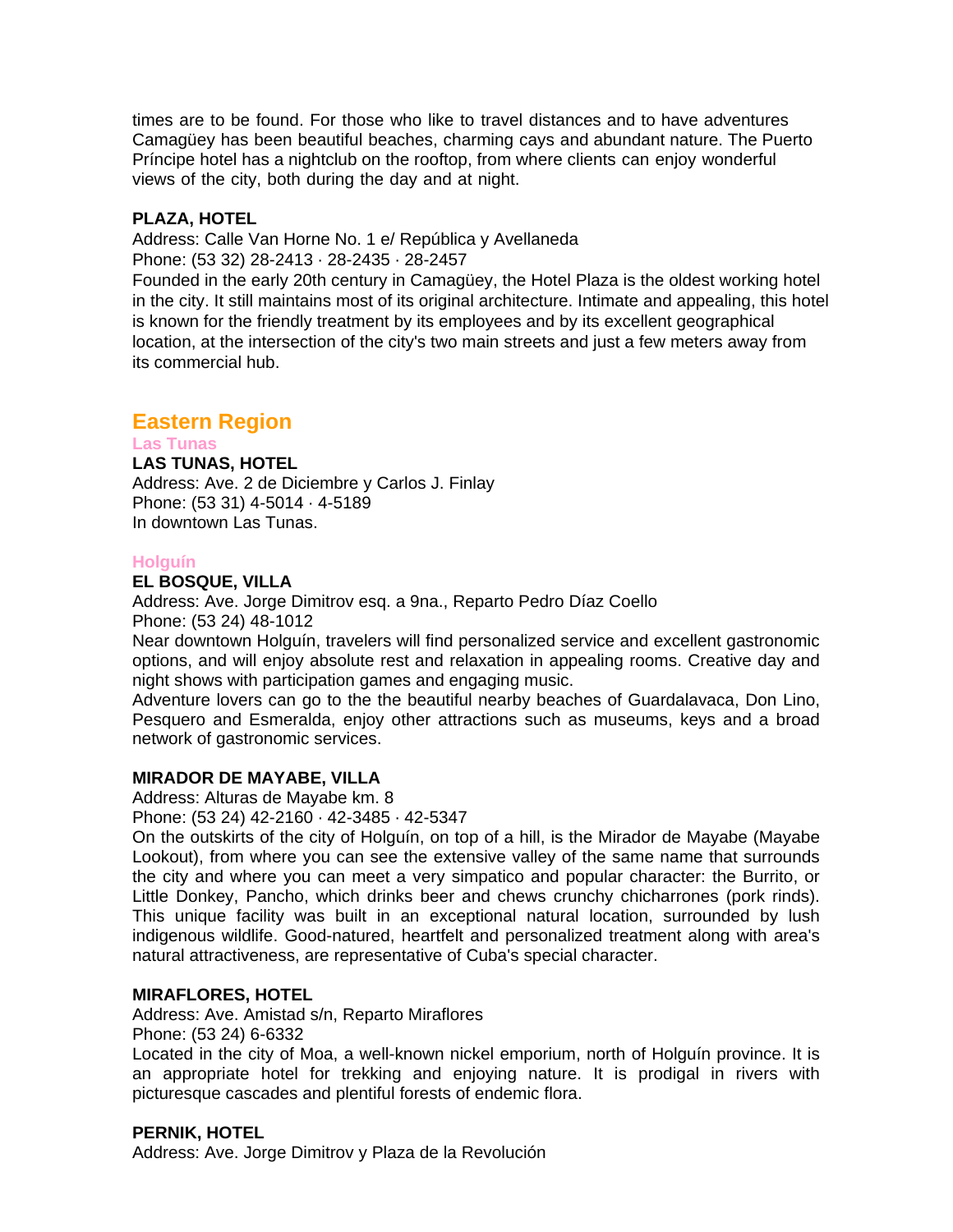#### Phone: (53 24) 48-1011

This hotel, located in the modern area of the city of Holguín, is an attractive, sober and elegant facility with features suitable for fully enjoying your holidays. A wide range of recreational options inside and outside the hotel are harmonically complemented with tours of sites of historic, cultural, anthropological and tourist interest. Among them are Loma de la Cruz (The Hill of the Cross), La Periquera de Historia (current Museum of History), the San Isidro Cathedral and the Museum of Natural Sciences. Visits are also organized to the town of Gibara, the Bariay National Monument and Park and Pesquero Beach.

#### **Bayamo**

## **BAYAMO, VILLA**

Address: Carretera de Manzanillo km. 5 ½ Phone: (53 23) 42-3102 It is located in the outskirts of the city of Bayamo, in a welcoming environment of tropical forest.

### **ROYALTON, HOTEL**

Address: Calle Maceo No. 53 e/ General García y José J. Palma Phone: (53 23) 42-2290 · 42-2224

In the historic center of the city of Bayamo, you will find an edifice built in the 1940s, preferred by many for its excellent combination of lodging and fine gastronomic services. The town of Bayamo, founded in 1513 by Conquistador Diego Velázquez, was the town where Cuba's National Anthem was composed and the birthplace of Cuban patriot Carlos Manuel de Céspedes.

### **Granma**

# **BALCÓN DE LA SIERRA, VILLA**

Address: Ave. Masó, Providencia

Phone: (53 23) 59-5180

This attractive facility offers visitors a holiday in the midst of the penetrating greenery and fragrance of Sierra Maestra, Cuba's major mountain range. It is a typical Cuban hotel, distinguished by the natural beauty of its surroundings and its intimacy. It has ideal conditions to spend your holidays in direct contact with nature. Along with the necessary relaxation and the enjoyment of delicious Cuban dishes, tourists can take excursions to nearby places or take walks and tours to admire the surrounding nature.

### **NIQUERO, HOTEL**

Address: Calle Martí esq. a Cespedes Phone: (53 23) 59-2498

The hotel is situated on the South coast of eastern Granma province, a few hours from the tourist destinations of Holguín and Santiago de Cuba. It is located in the picturesque and hospitable town of the same name and it is an excellent option for nature lovers. Unsuspected beauties of local flora and fauna and an astonishing geography await you in the Desembarco del Granma National Park (declared a World Natural Site by UNESCO).

### **Santiago de Cuba**

**GRAN PIEDRA, MOTEL**  Address: Carretera de La Gran Piedra km. 14 Phone: (53 22) 68-6147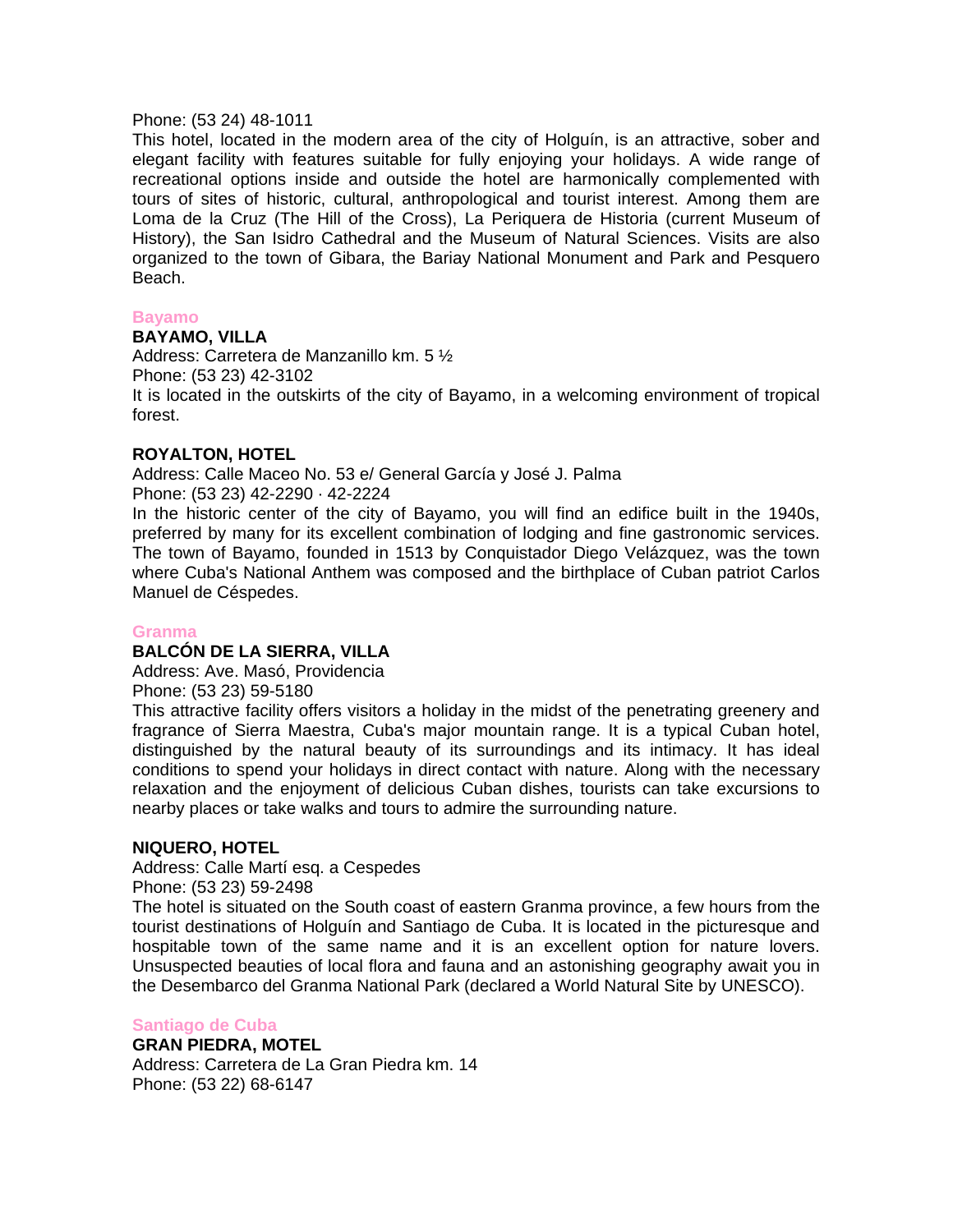The only facility in the country standing 1,225 meters above sea level and among the ruins of ancient French coffee estates that flourished in the countryside in the 18th century. The ruins were designated World Cultural Heritage Sites by UNESCO.

This pleasant mountain motel is a kind of paradise where time seems to have stood still. Giant ferns, humid forests and endemic birds abound here. The motel - associated with La Gran Piedra National Park and within the Baconao Natural Park Biosphere Reserve takes its name from the huge rock weighing 63,000 tons that crowns the hill of the same name in the Sierra Maestra mountain range, east of Santiago de Cuba. This massive rock is considered the third biggest solid stone on the planet, according to the Guinness Book of Records. From the top of the rock, the landscape is impressive and on clear days, you can even see Jamaica's Blue Mountains.

## **LAS AMÉRICAS, HOTEL**

Address: Ave. de Las Américas y General Cebreco

Phone: (53 22) 64-2011 · 64-2695

Situated in one of the most attractive sectors of Santiago de Cuba, the island's second most important city, this is a hotel for those looking to economize on time and experience emotions. Due to its location near major recreational centers and just a few steps away from one of the city's main avenues, the establishment is an excellent place to stay and to become immersed in the rhythm of this populated, eastern Cuban city, which is famous for its rich history, lively people, music and popular festivities. Excellent services and a deeply-rooted culture of hospitality will make you feel at home and enjoy unique places like the Casa de la Trova (House of Traditional Cuban Music), Céspedes Park and Enramada Street. Visits are also available to important spots on the outskirts of Santiago, including the Military-Historic San Juan Hill, the Virgin de la Caridad del Cobre Sanctuary and the Morro Castle, designated a World Heritage Site by UNESCO.

### **RANCHO CLUB, MOTEL**

Address: Carretera Central km. 41 ½, Alturas de Quintero

Phone: (53 22) 63-3202 · 63-3280 · 63-2631

This hospitable hotel combines Cuban and modern styles. It is situated just a few kilometers away from the city center and offers recreational options together with a varied cuisine as well as the opportunity to visit sites of historic, cultural and social interest. Its privileged location means that clients have easy access to places such as the Our Lady of Charity of Cobre Basilica, the patron saint of Cuba, the old quarter of the city, Baconao Park, in addition to beaches, museums and coffee plantation ruins.

### **Baracoa**

### **LA RUSA, HOTEL**

Address: Calle Máximo Gómez No. 161, Baracoa

Phone: (53 21) 4-3011 · 4-3570

 and the Matachín and La Punta Fortresses are witnesses to the Spanish presence in the Small, intimate and welcoming, and built on the beach, the Hotel La Rusa (The Russian) catches the pleasant sea breezes and offers an immense panorama of blue waters from its windows. Baracoa provides visitors with the unique opportunity to observe and admire the singular topography of the Yunque, a high, flat-topped hill that caught the attention of Admiral Christopher Columbus when he arrived in the area in 1492. The historic quarters village. From the hotel, you can visit the Duaba Farm, where the abundance of fruit trees create the perfect scenario to enjoy Cuban cuisine, countryside traditions and the flavor of the magical cocoa fruit. Very close to the hotel is Playa Miel (Honey Beach), exhibiting its grey-colored sand.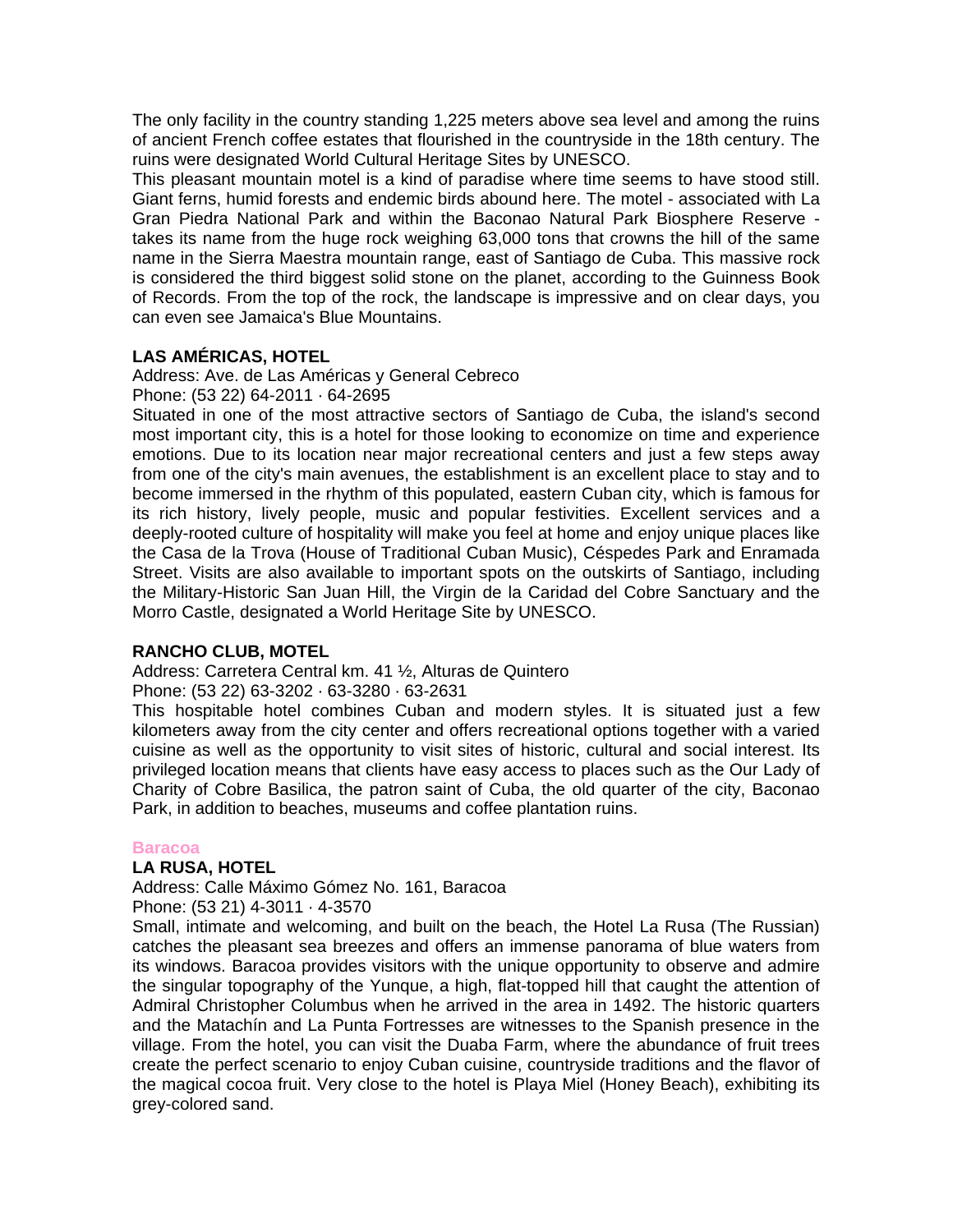#### **Guantánamo**

**LA LUPE, VILLA** 

Address: Carretera El Salvador km. 3 ½ Phone: (53 21) 38-2612 · 38-1170

Nature, comfort and good services come together in Villa La Lupe, on the banks of the Bano River. Located near the city of Guantánamo, this facility stands between the invariable murmur of the rushing river and the abundance of tropical trees and plants, an ideal atmosphere to spend time with family and friends. Modern, comfortable rooms, decorated with delicacy and care, distinguish this villa. From here, you can easily access the Cuchillas del Toa Biosphere Reserve and the city of Baracoa – the first village founded by the Spanish conquistadors in Cuba. You can also visit a curious Stone Zoo, where over 300 figures of animals from all continents, carved into the rock by farmer-sculptor Angel Íñigo Blanco, are displayed. This is Cuba's most peculiar Zoo.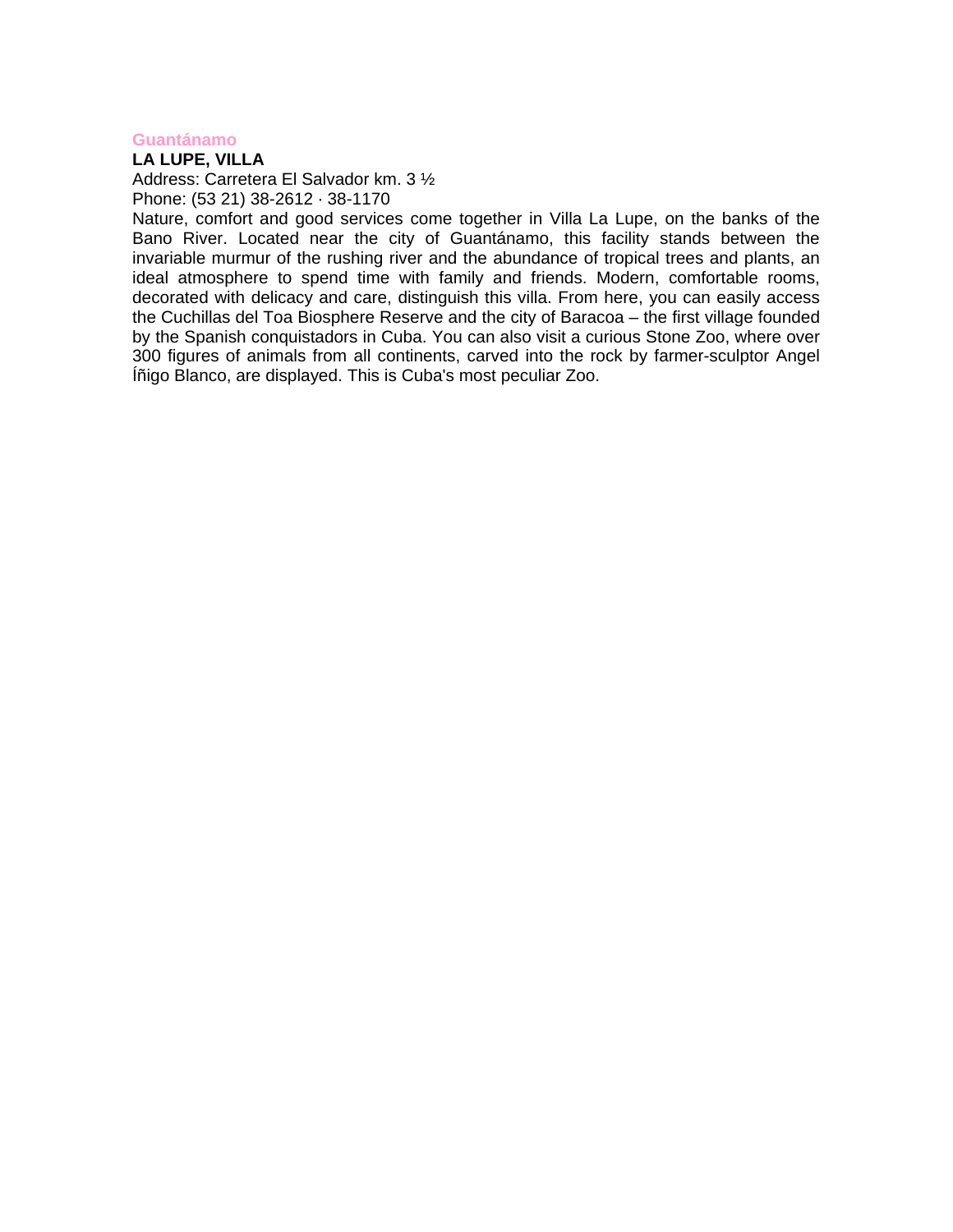| Ρ.<br>Rusa, Hotel | 5<br>Ronda, Hotel  | 5<br>l Mar, Villa | La Lupe, Villa | Hanabanilla, Hotel | Guantánamo, Hotel          | Guacanayabo, Hotel | Gran Piedra, Hotel      | Florida, Hotel | Elguea, Hotel &<br>Spa                         | El Bosque, Villa | Don Lino, Villa | Costazul, Aparthote | Costa Morena, Hotel  | Ciego de Avila, Hotel | Canimao, Hotel                | Camagüey, Hotel         | Bayamo, Villa | Hotel          | Balcón de la Sierra   | Hotel     | Balcón del Caribe     | Bacuranao, Villa | Atlántico, Aparthotel | Distancias (Km) entre<br>hoteles que forman<br>parte del programa<br><b>Open Voucher</b> |
|-------------------|--------------------|-------------------|----------------|--------------------|----------------------------|--------------------|-------------------------|----------------|------------------------------------------------|------------------|-----------------|---------------------|----------------------|-----------------------|-------------------------------|-------------------------|---------------|----------------|-----------------------|-----------|-----------------------|------------------|-----------------------|------------------------------------------------------------------------------------------|
|                   | 186                | 985               | 327            |                    | 116 897                    | 268                | 897 748                 |                | 879                                            | 487 210          |                 | 735 778             |                      | 24                    | 905 418                       |                         | 81            | 526            | 736                   | 760       | 853                   | 2                |                       | Atlántico, Aparthotel                                                                    |
| 2                 | 186                | 985               | 327            | 116                | 897                        | 268                | 897                     | 748            | 879                                            | 487              | 210             | 735                 | 778                  | 24                    | 905                           | 418                     | 81            | 526            | 736                   | 760       | 853                   |                  | $\overline{2}$        | Bacuranao, Villa                                                                         |
| 853               | 1023               | 234               | 581            | 772                | 84                         | 590                | 84                      | 177            | 26                                             | 366              | 699             | 138                 | 181                  | 861                   | 52                            | 435                     | 801           | 327            | 117                   | 173       |                       | 853              | 853                   | Balcón del Caribe, Hotel                                                                 |
| 760               | 930                | 343               | 488            | 679                | 217                        | 497                | 217                     | 30             | 117                                            | 210              | 473             | 127                 | 71                   | 786                   | 117 342                       |                         | 708           | 234            | 56                    |           | 173                   | 760              | 760                   | Balcón de la Sierra, Hotel                                                               |
| 736               | 906                | 287               | 464            | 655                | 161                        | 473                | 161                     | 60             | 143                                            | 249              | 582             | 71                  | 114                  | 744                   | 169                           | 318                     | 684           | 210            |                       | 56        | 117                   | 736              | 736                   | Bayamo, Villa                                                                            |
| 526               | 696                | 459               | 254            | 445                | 371                        | 263                | 371                     | 222            | 353                                            | 39               | 372             | 209                 | 252 534              |                       | 379                           | 108                     | 474           |                | 210                   | 234       | 327                   | 526              | 526                   | Camagüey, Hotel                                                                          |
| 81                | 267<br>588         | 933               | 275            | 35                 | 845                        | 217                | 845                     | 696            | 827                                            | 435              | 129             | 683                 |                      |                       | 726 105 853 366               |                         |               | 474            | 684                   | 708       | 801                   | 81               | 81                    | Canimao, Hotel                                                                           |
| 418               | 1075               | 567<br>286        | 146<br>633     | 337                | 479<br>136                 | 155                | 479<br>136              | 330            | 461                                            | 69<br>327        | 264<br>590      | 317<br>190          | 360<br>138           | 426<br>913            | 487                           | 487                     | 366           | 108<br>853     | 318                   | 342       | 435<br>52             | 418              | 418                   | Ciego de Avila, Hotel                                                                    |
| 905<br>24         | 162                | 993               | 335            | 824<br>140         | 905                        | 642<br>276         | 905                     | 117<br>756     | 50                                             | 495              | 234             | 743                 | 786                  |                       | 913                           | 426                     | 487<br>105    | 534            | 379<br>744            | 117       | 861                   | 905              | 905                   | Costa Morena, Hotel                                                                      |
| 778               | 948                | 280               | 506            | 697                | 225                        | 515                | 225                     | -71            | 887<br>138                                     | 209              | 472             | 43                  |                      | 786                   | 185                           | 360                     | 726           | 252            | 114                   | 768<br>71 | 181                   | 24<br>778        | 24                    | Costazul, Aparthotel                                                                     |
| 735               | 905                | 250               | 463            | 654                | 182                        | 472                | 182                     | 131            | 164                                            | 248              | 581             |                     | 43                   | 743                   | 190                           | 317                     | 683           | 209            | 71                    | 127       | 138                   | 735              | 778                   | Don Lino, Villa                                                                          |
| 210               | 396                | 831               | 197            | 94                 | 743                        | 109                | 743                     | 473            | 590                                            | 263              |                 | 581                 | 472                  | 234                   | 590 264                       |                         | 129           | 372            | 582                   | 473       | 699                   | 210              |                       | 735 El Bosque, Villa                                                                     |
| 487               | 657                | 498               | 215            | 406                | 410                        | 224                | 410                     | 210            | 327                                            |                  | 263             | 248                 | 209                  | 495                   | 327                           | 69                      | 435           | 39             | 249                   | 210       | 366                   | 487              |                       | 210 Elguea, Hotel & Spa<br>487 Florida, Hotel                                            |
| 879               | 1049               | 260               | 607            | 798                | 110                        | 616                | 110                     | 117            |                                                | 327              | 590             | 164                 | 138                  | 887                   | 50                            | 461                     | 8276          | 353            | 143                   | 117       | 26                    | 879              | 879                   | Gran Piedra, Hotel                                                                       |
| 748               | 918                | 347               | 347            | 667                | 221                        | 485                | 221                     |                | 117                                            | 210              | 473             | 131                 | 71                   | 756                   | 117 330                       |                         | 96            | 222            | 60                    | 30        | 177                   | 748              | 748                   | Guacanayabo, Hotel                                                                       |
| 897               | 1067 150           |                   | 625            | 816                | 2                          | 634                |                         | 221            | 110                                            | 410              | 743             | 182                 | 225                  | 905                   | 136 479                       |                         | 845           | 371            | 161                   | 217       | 84                    | 897              |                       | 897 Guantánamo, Hotel                                                                    |
| 268               | 438                | 722               | 88             | 182                | 634                        |                    | 634                     | 485            | 616                                            | 224              | 109             | 472                 | 515 276 642 155      |                       |                               |                         | 217           | 263            | 473                   | 497       | 590                   | 268              |                       | 268 Hanabanilla, Hotel                                                                   |
| 897               | 1067 150           |                   | 625            | 816                |                            | 634                | $\overline{c}$          | 221            | 110                                            | 410              | 743             | 182                 | 225                  | 905                   | 136 479                       |                         | 845           | 371            | 161                   | 217       | 84                    | 897              | 897                   | La Lupe, Villa                                                                           |
| 116               | 302 904            |                   | 262            |                    | 816                        | 182                | 816                     | 667            | 798                                            | 406              | 94              | 654                 |                      |                       | 697 140 824 337               |                         | 35            | 445            | 655                   | 679       | 772                   | 116              | 116                   | La Mar, Villa                                                                            |
| 327               | 497                | 713               |                | 626                | 625                        | 88                 | 625                     | 476            | 607                                            | 215              | 197             | 463                 |                      | 506 335 633           |                               | 146                     | 275           | 254            | 464                   | 488       | 581                   | 327              | 327                   | La Ronda, Hotel                                                                          |
| 985               | 1155               |                   | 713            | 904                | 150                        | 722                | 150                     | 347            | 260                                            | 498              | 831             | 250                 |                      | 280 993 286           |                               | 567                     | 933           | 459            | 287                   | 343       | 234                   | 985              | 985                   | La Rusa, Hotel                                                                           |
| 186               |                    | 1155              | 497            |                    | 302 1067 438               |                    | 1067 918                |                | 1049 657                                       |                  | 396             | 905                 | 948                  |                       | 162 1075 588                  |                         | 267           | 696            | 906                   | 930       | 1023                  | 186              | 186                   | Laguna Grande, Villa                                                                     |
|                   | 186                | 985               | 327            | 116                | 897                        | 268                | 897                     | 748            | 879                                            | 487              | 210             | 735                 | 778                  | 24                    | 905                           | 418                     | 81            | 526            | 736                   | 760       | 853                   | $\overline{c}$   | $\overline{2}$        | Las Terrazas, Aparthotel                                                                 |
| 654               | 824                | 331               | 382            | 573                | 243                        | 391                | 243                     | 94             | 225                                            | 167              | 500             | 81                  |                      |                       | 124 662 251 236               |                         | 602           | 128            | 82                    | 106       | 199                   | 654              | 654                   | Las Tunas, Hotel                                                                         |
| 24                | 162                | 993               | 335            | 140                | 905                        | 276                | 905                     | 756            | 887                                            | 495              | 234             | 743                 | 786                  | $\overline{c}$        | 913 426                       |                         |               | 105 534 744    |                       | 768       | 861                   | 24               |                       | 24 Lido, Hotel                                                                           |
| 24<br>346         | 162 993<br>516 643 |                   | 335            |                    |                            |                    |                         |                | 140 905 276 905 756 887 495 234<br>537 145 192 |                  |                 | 743 786             |                      | 3<br>436 354          | 913 426                       |                         |               |                | 105 534 744 768       |           | 861                   | 24               | 24                    | Lincoln, Hotel                                                                           |
| 735               | 905                | 250               | 70<br>463      | 265                | 555                        | 83                 | 555 406                 |                | 654 182 472 182 131 164                        | 248              | 581             | 393<br>9            | 46                   |                       | 563<br>743 190 317            | 76                      | 683 209       | 294 184        | 394 418               |           | 511<br>71 127 138 735 | 346              |                       | 346 Los Laureles, Villa                                                                  |
| 735               | 905                | 250               | 463            |                    |                            |                    | 654 182 472 182 131     |                | 164                                            | 248              | 581             | 9                   | 46                   |                       | 743 190 317                   |                         | 683           | 209            | 71                    | 127       | 138 735               |                  |                       | 735 Mirador de Mayabe, Villa                                                             |
| 438               | 608                | 595               | 185            |                    |                            |                    | 352 507 170 507 358     |                | 489                                            | 108 279          |                 | 345                 | 388                  |                       | 446 515                       | 39                      |               | 387 147        | 346                   | 370       | 463 438               |                  |                       | 735 Miraflores, Hotel<br>438 Morón, Hotel                                                |
| 736               | 906                | 287               | 464            |                    |                            |                    | 655 161 473 161 30      |                | 117                                            | 210 473          |                 | 71                  |                      |                       | 71 744 117 318                |                         | 684 210       |                | 67                    | 40        | 117 736               |                  | 736                   | Niquero, Hotel                                                                           |
| 24                | 162                | 993               | 335            |                    |                            |                    | 140 905 276 905 756     |                | 887                                            | 495 234          |                 | 743                 | 786                  | 1                     | 913 426                       |                         |               | 105 534        | 744                   | 768       | 861                   | 24               | 24                    | Panamericano, Hotel                                                                      |
| 735               | 905                | 250               | 463            |                    |                            |                    |                         |                | 654 182 472 182 131 164 248                    |                  | 581             | $\overline{4}$      | 43                   |                       | 743 190 317                   |                         | 683 209       |                | 71                    | 127       | 138                   | 735              | 735                   | Pernik, Hotel                                                                            |
| 186               | 6                  | 1155 497          |                |                    |                            |                    |                         |                | 302 1067 438 1067 918 1049 657 396             |                  |                 |                     | 905 948 162 1075 588 |                       |                               |                         | 267 696       |                |                       |           | 906 930 1023 186      |                  |                       | 186 Pinar del Río, Hotel                                                                 |
| 6                 | 192 983            |                   | 325            |                    |                            |                    | 110 895 266 895 746 877 |                |                                                | 485              | 204             | 733                 | 776                  | 30                    | 903 416                       |                         | 75            | 524            | 734                   | 758       | 851                   | 6                | 6                     | Playa Hermosa, Villa                                                                     |
| 526               | 696                | 459               | 254            | 445 371            |                            | 263                | 371                     | 222            | 353                                            | 39               | 372             | 209                 |                      |                       | 252 534 379 108               |                         | 474           | $\overline{1}$ | 210                   | 234       | 327                   | 526              | 526                   | Plaza, Hotel                                                                             |
| 526               | 696                | 459               | 254            | 445 371            |                            | 263                | 371                     | 222 353        |                                                | 39               | 372             | 209                 |                      |                       | 252 534 379 108               |                         | 474           | 3              | 210 234               |           | 327                   | 526              |                       | 526 Puerto Príncipe, Hotel                                                               |
| 246               | 416 789            |                   | 81             | 181 701            |                            | 67                 | 701                     | 552            | 683                                            | 291 150          |                 | 539                 | 582 254              |                       | 79                            | 222                     | 194 330       |                | 540 564               |           | 657                   | 246              | 246                   | Punta La Cueva, Hotel                                                                    |
| 853               | 1023 234           |                   | 581            | 772                | -84                        | 590                | 84                      | 177            | 26                                             | 366 699          |                 |                     | 138 181 861          |                       | 52                            | 435                     |               |                | 801 327 117 173       |           | $\overline{2}$        | 853              | 853                   | Rancho Club, Motel                                                                       |
| 346               | 516 643            |                   | 70             |                    | 265 555                    | 83                 | 555                     | 406            | 537                                            | 145 192          |                 |                     | 393 436 354 563      |                       |                               | 76                      |               | 294 184 394    |                       | 418       | 511                   | 346              | 346                   | Rancho Hatuey, Hotel                                                                     |
| 736               |                    | 906 287           | 464            |                    | 655 161 473                |                    | 161                     | 60             | 143                                            | 249 582          |                 |                     | 71 114 744 169 318   |                       |                               |                         | 684 210       |                | 3                     | 56        | 117                   | 736              | 736                   | Royalton, Hotel                                                                          |
| 346               | 516 643            |                   | 70             |                    | 265 555                    | 83                 | 555                     | 406            | 537                                            | 145 192          |                 | 393                 |                      |                       | 436 354 563 76                |                         | 294 184       |                | 394                   | 418       | 511                   | 346              |                       | 346 San José del Lago, Villa                                                             |
| 268               | 438<br>588         | 722<br>567        | 88             | 182 634            |                            | 26                 | 634                     | 485            | 616                                            | 224              | 109             |                     | 472 515 276 642 155  |                       |                               |                         |               | 217 263        | 473 497               |           | 590                   | 268              |                       | 268 Santa Clara Libre, Hotel                                                             |
| 418<br>736        | 906                | 287               | 146<br>464     |                    | 337 479 155<br>655 161 473 |                    | 479 330<br>161          | 30             | 461                                            | 69<br>210 473    | 264             | 317<br>71           |                      |                       | 360 426 487<br>71 744 117 318 | $\overline{\mathbf{3}}$ | 684 210       |                | 366 108 318 342<br>65 |           | 435 418               |                  |                       | 418 Santiago-Habana, Hotel                                                               |
|                   |                    |                   |                |                    |                            |                    |                         |                | 117                                            |                  |                 |                     |                      |                       |                               |                         |               |                |                       | 76        | 117                   | 736              |                       | 736 Santo Domingo, Villa                                                                 |
| 246               | 416                | 789               | 81             | 181 701            |                            | 67                 | 701 552                 |                | 683                                            | 291 150          |                 |                     | 539 582 254 79       |                       |                               | 222                     | 194 330       |                | 540                   | 564       | 657 246               |                  |                       | 246 Yaguanabo, Villa                                                                     |